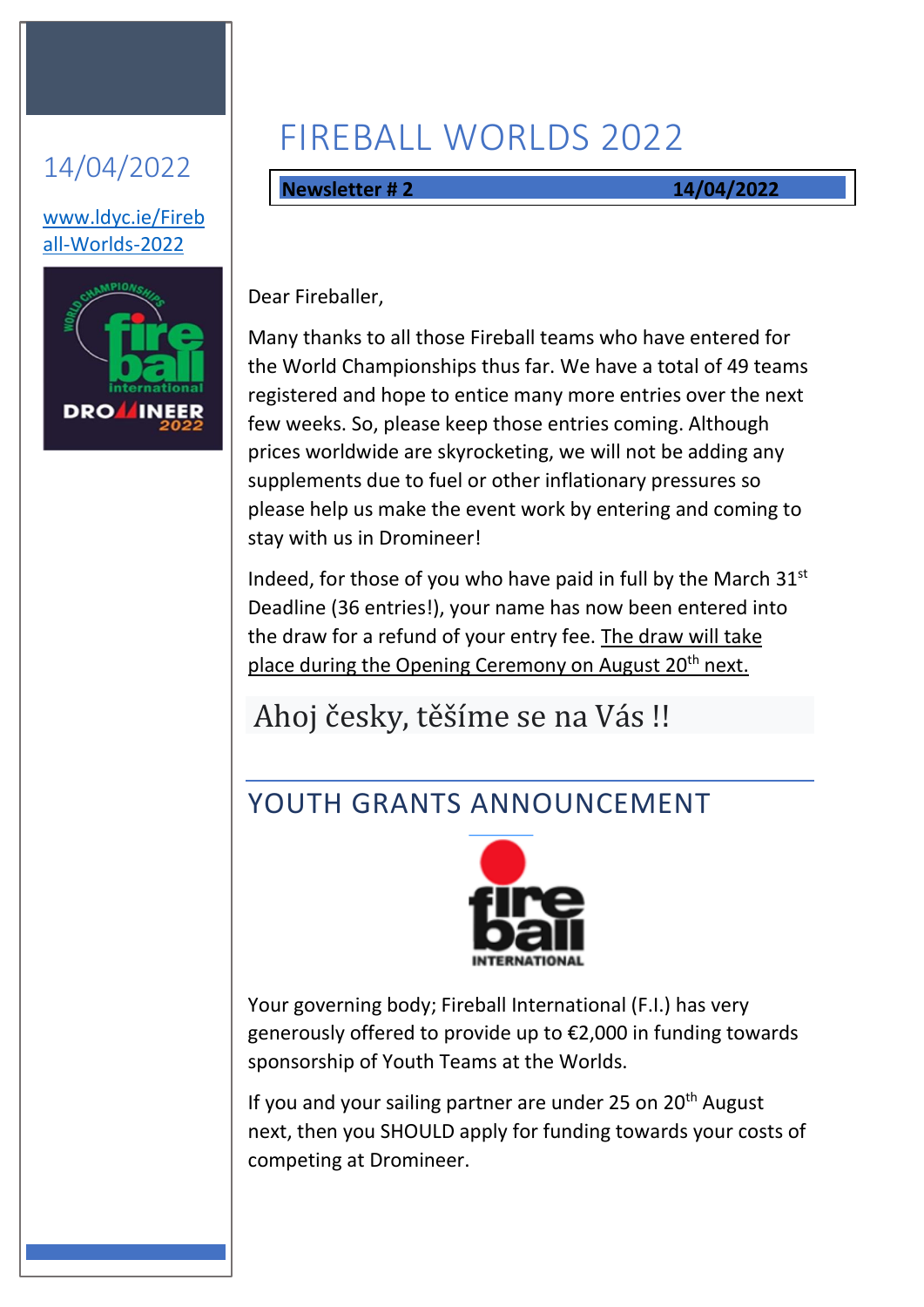The Fireball International awarding committee will decide on the merits of each application and may allocate some or all its funding to those who apply. Funding is not guaranteed as each will be judged on its merits but as they say: *"If you're not in you can't win".*

This is a very progressive act by F.I. and is aimed towards promoting the class amongst younger sailors and is to be commended by all Fireball Sailors.

Grant application form here –

[FI Discretionary Grant Award Protocol and Application Procedure.pdf \(fireball-international.com\)](https://www.fireball-international.com/media/83376/FI%20Discretionary%20Grant%20Award%20Protocol%20and%20Application%20Procedure.pdf)

#### LOAN BOAT AVAILABLE



#### Winder 14676.

Available for Worlds & Irish Nationals. Comes with new North main and new P&B jib.

TackTic included.

This boat will be available at Dromineer from 17<sup>th</sup> August or from Dublin from 12<sup>th</sup> August. I would consider a spinnaker in excellent condition in exchange for lending the boat to you.

Contact Mick Keegan - +35387 983 2258.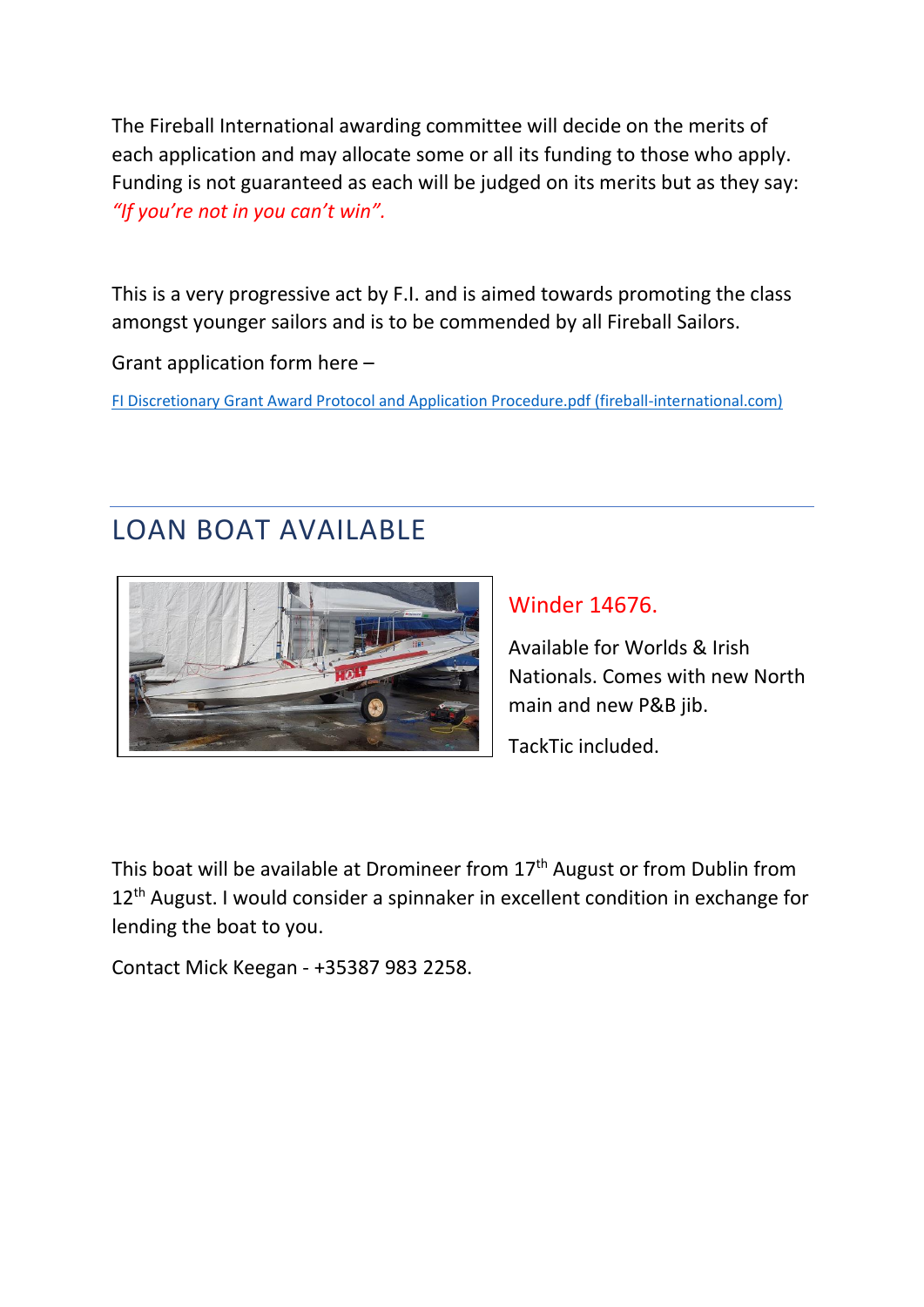### ACCOMMODATION NEWS

**Keep watching the LDYC event website for updates on new accommodation becoming available -** [www.ldyc.ie/Fireball-Worlds-2022](http://www.ldyc.ie/Fireball-Worlds-2022)

**2 x Double rooms still available at :**

**Lough Derg House [\(www.loughderghouse.ie\)](http://www.loughderghouse.ie/)**

**This is B&B style accommodation** *right beside the clubhouse***. They tell us that the room rates are:**

 **€75 per night for single occupancy or €100 per night for double occupancy**

"Breakfast (high carb option available) included, access to drying room, high speed broadband tea coffee making facilities, Smart TV's in all rooms and a reserved breakfast spot each am"

**Email : [info@loughderghouse.ie](mailto:info@loughderghouse.ie)**

**3-Bedroom house (2 x double, 1 x twin room) one bathroom is available in the area. C €850 per week. Email for details.** 

**We have a number of private houses in the village available to rent. Email us your requirements and we will endeavor to match you with what we've got.**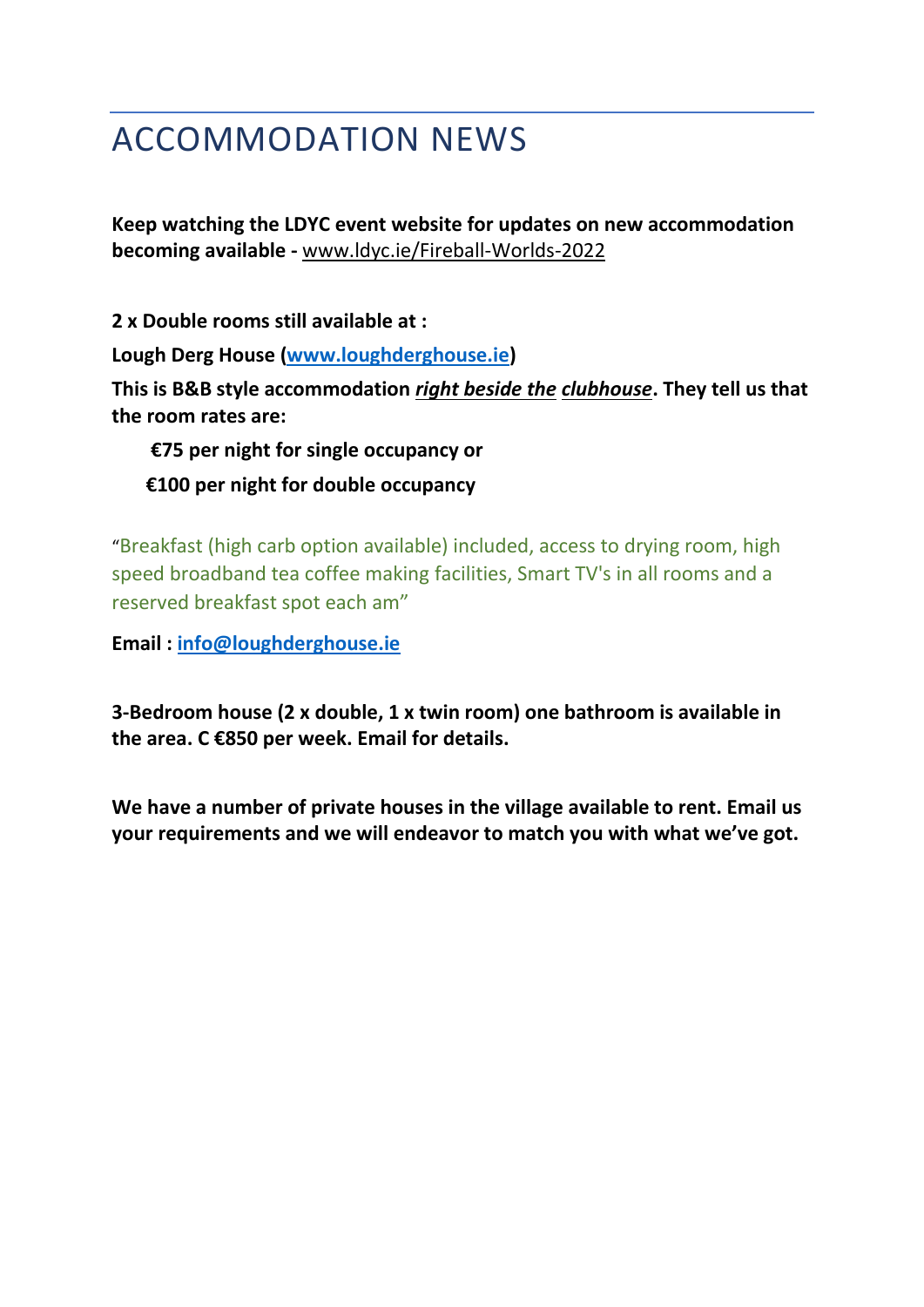

15% discount to all Fireball Teams

- Berths at Dromineer marina
- Your family can watch the racing up-close or tour the lake.
- Cruise Lough Derg on lay-day
- Extend your stay by a few days

## FUNDING PARTNERSHIP NEWS